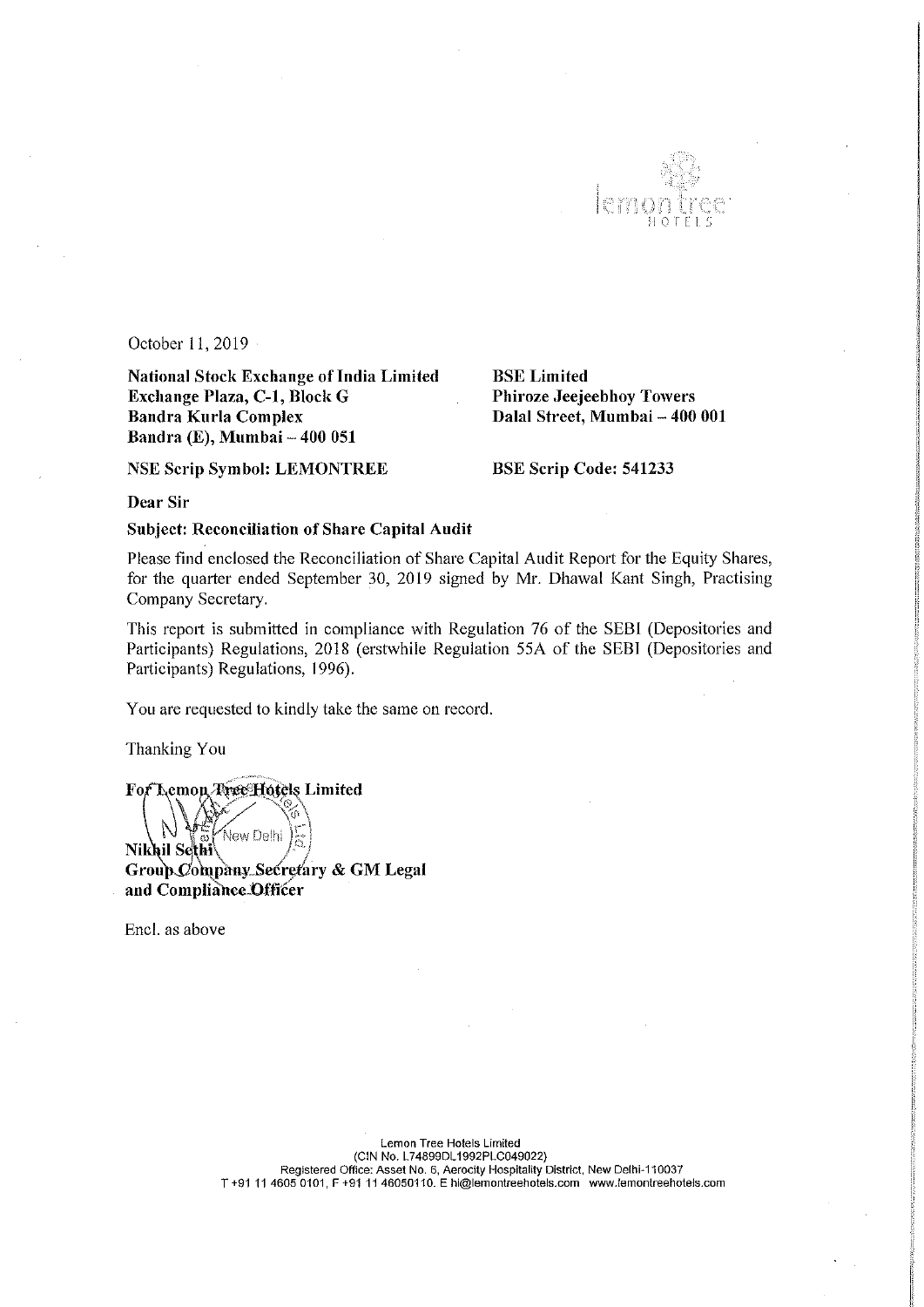

| 1.               | For Quarter Ended                                                           | 30 <sup>th</sup> September, 2019            |                   |  |
|------------------|-----------------------------------------------------------------------------|---------------------------------------------|-------------------|--|
| $\overline{2}$ . | <b>ISIN</b>                                                                 | INE970X01018                                |                   |  |
| 3.               | Face Value                                                                  | Rs.10/-                                     |                   |  |
| 4.               | Name of the Company                                                         | Lemon Tree Hotels Limited                   |                   |  |
| $\overline{5}$ . | Registered Office Address                                                   | Asset No. 6, Aerocity Hospitality District, |                   |  |
|                  |                                                                             | IGI Airport, New Delhi-110037               |                   |  |
| 6.               | Correspondence Address                                                      | Asset No. 6, Aerocity Hospitality District, |                   |  |
|                  |                                                                             | IGI Airport, New Delhi-110037               |                   |  |
| 7.               | Telephone No. and Fax No.                                                   | Tel No: 011-46050101                        |                   |  |
|                  |                                                                             | Fax: 011-46050110                           |                   |  |
| 8.               | <b>Email Address</b>                                                        | sectdeptt@lemontreehotels.com               |                   |  |
| 9.               | Name of the Stock Exchanges where the                                       | <b>BSE</b> Limited                          |                   |  |
|                  | Company's Securities are Listed                                             | National Stock Exchange of India Limited    |                   |  |
| 10 <sup>1</sup>  | <b>Issued Capital</b>                                                       | No. of Shares                               | % of Total Issued |  |
|                  |                                                                             |                                             | Capital           |  |
|                  |                                                                             |                                             |                   |  |
|                  |                                                                             | 79,22,46,464                                | 100.00%           |  |
| 11.              | Listed Capital (Exchange wise) - BSE                                        | 79,22,46,464                                | 100.00%           |  |
|                  | (As per Company's Records) - NSE                                            | 79,22,46,464                                | 100.00%           |  |
| 12.              | Held IN DEMAT Form in CDSL                                                  | 2,33,77,068                                 | 2.95%             |  |
| 13.              | Held IN DEMAT Form in NSDL                                                  | 63, 60, 24, 874                             | 80.28%            |  |
| 14.              |                                                                             |                                             |                   |  |
|                  | Physical                                                                    | 13,28,44,522                                | 16.77%            |  |
| 15.              | Total No. of Shares (12+13+14)                                              | 79, 22, 46, 464                             | 100.00%           |  |
| 16.              | Reason for Difference if Any, between                                       | NA.                                         | N.A.              |  |
|                  | (10&11), (10&15), (11&15)                                                   |                                             |                   |  |
| 17 <sup>2</sup>  | Certifying the Details Of Changes In Share Capital During The Quarter Under |                                             |                   |  |
|                  | Consideration                                                               |                                             |                   |  |

## RECONCILIATION OF SHARE CAPITAL AUDIT

| Particulars<br>*** | No. of<br><b>Shares</b> | Applied/<br>Not Applied | Listed On<br>Stock Ex. | Whether<br>Intimated | Whether<br>Intimated | In-prin.appr.<br>pending for |
|--------------------|-------------------------|-------------------------|------------------------|----------------------|----------------------|------------------------------|
|                    |                         | For Listing             | (Names)                | to CDSL              | to NSDL              | SE(Names)                    |
| N/A                | N/A                     | N/A                     | N/A                    | N/A                  | N/A                  | N/A                          |

\*\*\*Rights, Bonus, Preferential Issue, ESOPs, Amalgamation, Conversion, Buyback, Capital Reduction, Forfeiture<br>Any Other (to Specify)

| 18.                                                   | Register of Members is Updated (Yes / No)<br>(Not, Updated Upto Which Date)            | Yes                                                         |                                                                                                                                                                                                                |
|-------------------------------------------------------|----------------------------------------------------------------------------------------|-------------------------------------------------------------|----------------------------------------------------------------------------------------------------------------------------------------------------------------------------------------------------------------|
| 19.                                                   | Reference of previous quarter with regards to<br>excess dematerialized shares, if any. | N.A.                                                        |                                                                                                                                                                                                                |
| Ωï<br>CP No. 734<br>$\star$<br>DELHI<br>CARANY Sected | CERTIFIED TRUE COPY<br>N                                                               | $\sqrt{ee}H_0$<br><b>Wéw Delhi</b><br>بوسا<br>$\Omega$<br>☆ | Off.<br>: A-233, Ground Floor, Bunkar Colony,<br>Ashok Vihar IV, Delhi - 110052<br>Phone: +91 11 27307634, 43085635<br>Mobile: +91 9212735635<br>E-mail : info@dsassociate.com<br>Website: www.dsassociate.com |